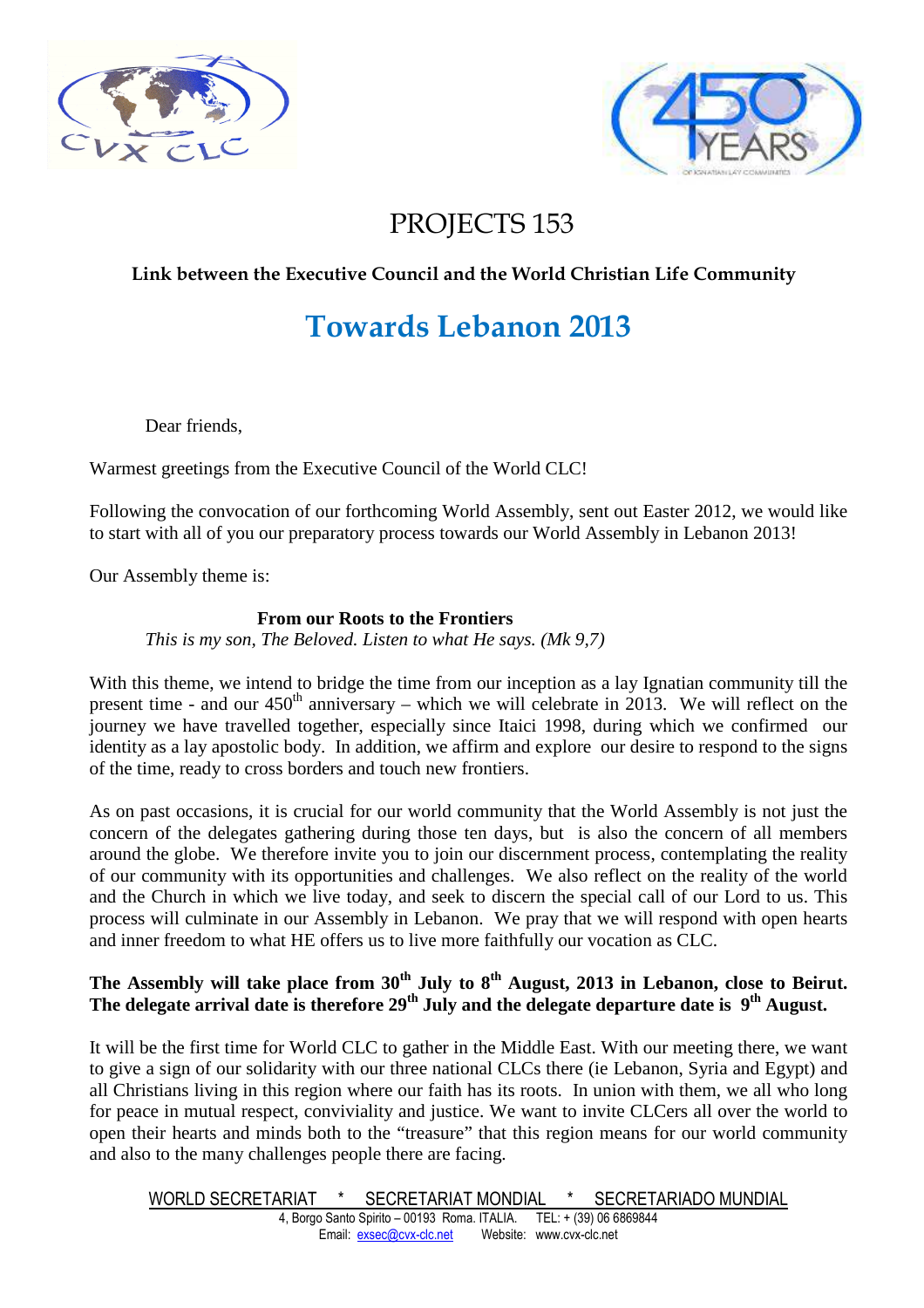In Lebanon, CLC is already busy preparing for our coming Assembly. We thank CLC Lebanon once again for its availability to host the world community. Our brothers and sisters of CLC Lebanon have already started local preparations - and with a huge amount of joy, enthusiasm and confidence in God. The house where we will gather is Notre Dame du Mont, Fatka-Kesserwan, B.P.1451 Journieh-LIBAN. (see its website: http://ndmont.com/). Further practical information will follow over the next few months.

Our worldwide common preparations will include several steps – note that these may include not only national leadership teams but also all members and communities:

**1. Nomination of World Exco candidates:** Already in our convocation letter, we invited national communities to nominate candidates for the next World Executive Council. The election of members of the ExCo is an important task of the World Assembly. All national communities are invited to propose Exco candidates according to the Criteria for Candidates (see attachment). Nominations need to reach the WCLC Secretariat by 1<sup>st</sup> Oct 2012!

**2. Formation of a World Assembly Preparation and Implementation Team:** To facilitate all preand post- assembly processes, , we request the formation of a national "World General Assembly preparation and implementation team". The role of this team will be, firstly, to reflect on and discern about all the preparatory material between now and Lebanon. Secondly, its role will be to guide and support the implementation of the graces received in this forthcoming World Assembly in the respective national community. This task should not be left only to those who will be nominated as delegates to the Assembly. The quality of our Assembly depends a lot on the level of preparation and post-Assembly implementation by individual national communities.

**3. Identifying Assembly delegates:** We are also inviting you to start considering potential delegates to the Assembly according to the Criteria for delegates (see attachment). Nominations of national delegations should reach the Secretariat by  $31<sup>st</sup>$  January, 2013. Please keep in mind that we have already asked you to send in your proposals for candidates for the next World Executive Council by 1<sup>st</sup> October. We asked that this be done by 1<sup>st</sup> October in order to allow (confirmed) candidates to be part of the Assembly delegations of their national communities. Therefore, it is important to pay attention to the nomination process of Exco candidates - and to maintain a level of openness to possible changes in your selection of delegates until end of 2012. We will inform National ExCos about nominations of members of their community as soon as possible after  $1<sup>st</sup>$  October so that they can be taken into account when forming their Assembly delegations.

**4. Amendments to General Principles and Norms:** National Communities also have the opportunity to propose changes to the General Principles and Norms. These should be submitted to the Secretariat by end of December 2012 so that the World ExCo may have an overview when meeting in February 2013. All proposed amendments will be sent out to National Communities at least three months before the Assembly (ie, in April). You can find a copy of the General Principles and General Norms on the world CLC website under "resources/CLC documents".

**5. Financial preparations:** We are all aware, that holding a World Assembly is a big financial challenge for our world community - and for each national community. Thus, we encourage you to start collecting funds for the participation of your delegation. During the next few months, we will be publishing the local costs, ie costs to national communities. But, in the meantime, please start to develop your own budget, calculating the travel expenses to Lebanon as well as the delegates' fee which have not been calculated yet but will have to be higher than the amount requested in 2008 at Fátima (ie EUR 620,--). Therefore, fundraising to cover your delegations' expenses should start as soon as possible.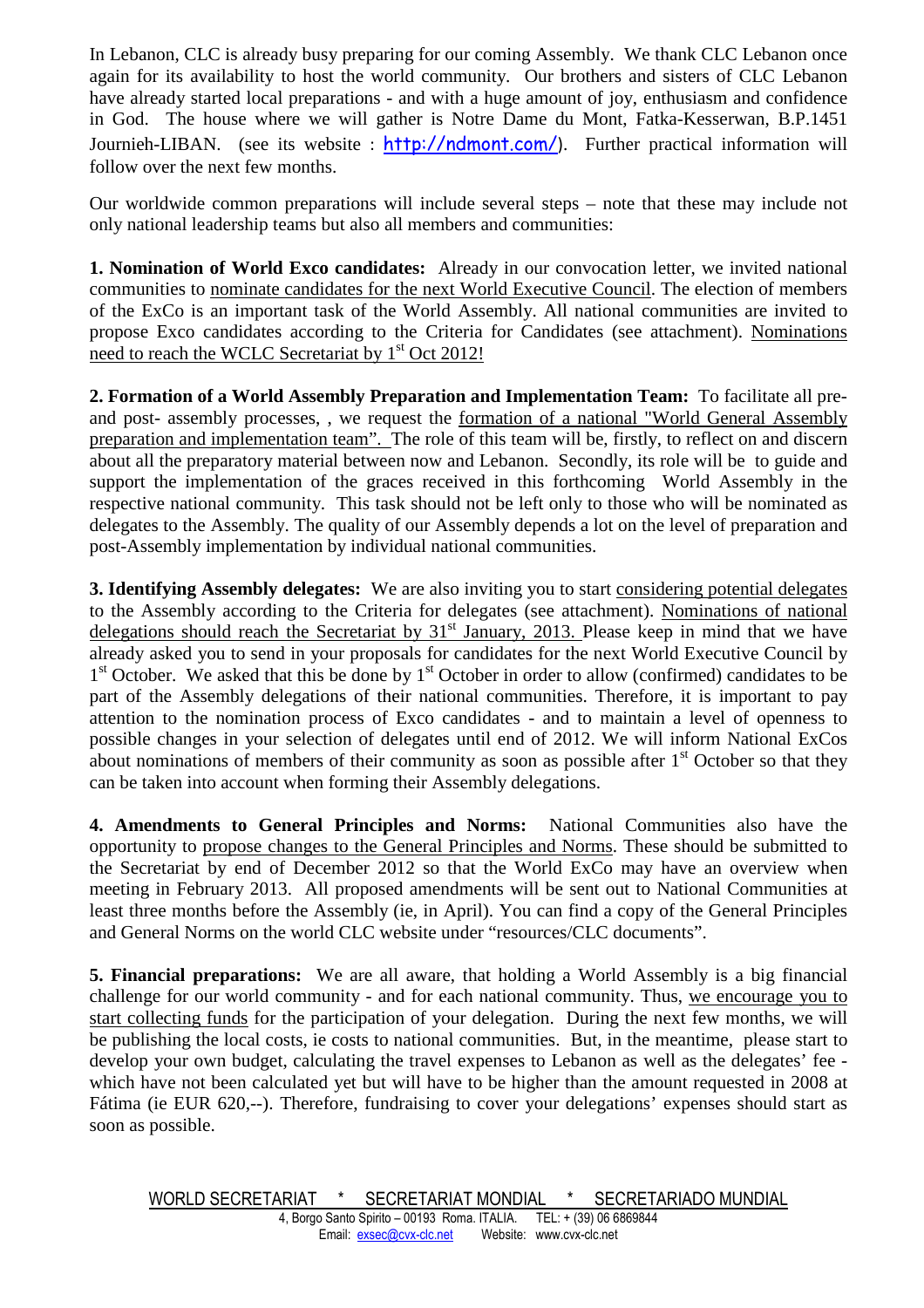**6. Solidarity Fund:** As always, we will begin a Solidarity Fund to support National Communities who are not able to carry the full cost of their delegation. To this end, we ask for donations for this purpose. Please find attached a separate letter in this respect.

The following time table summarizes the next steps in the preparatory process towards Lebanon 2013 as planned so far:

- *By 1<sup>st</sup> October, 2012:* nomination of candidates for the next World Executive Council to be sent by NExCos to the CLC Secretariat, Rome
- *Mid Oct 2012:* Mini-World ExCo meeting to be held in Lebanon, immediately followed by further input to national communities on Assembly preparations
- November 2012 (approx): Projects 154, focusing on next year's World CLC Day, will invite all national communities to join together in preparing for our World Assembly, a time of grace for all our community
- *By 31<sup>st</sup>December, 2012:* Proposals for changes to the General Principles and Norms should reach the Secretariat
- *By 31<sup>st</sup> January, 2013:* Nominations of Delegates are to be sent by the NExCos to the CLC Secretariat
- *By end-February, 2013*: National Communities requiring financial support from the CLC Assembly Solidarity Fund must lodge their applications by this time
- *February 16 to 26, 2013:* Meeting of World ExCo in Miami, USA: This will be followed by an update to national communities on preparations for the assembly, the list of candidates that have accepted nomination (confirmation of full list) and information about proposed changes to the General Principles and Norms.

Apart from the above formal Assembly processes, we also now take the opportunity to share with you some early reflections on the Assembly's spirit and content. The Assembly in Lebanon will be rooted in the path we have travelled over recent years and especially since Itaici 1998 and "Our Common Mission". Our two previous World Assemblies (Nairobi 2003, Fatima 2008) have spelled out some important characteristics of CLC as a *lay apostolic body*. These may be summarized as follows:

- Our many local communities and the CLC one world community are essentially apostolic. Members gather together in small communities which form themselves into one larger community with the important aim of better collaborating with the mission of Christ in the world today.
- The unity of the CLC body comes from the CLC/Ignatian charism. This is a unity which does not require every member to participate in the same activity or apostolic field.
- The mission is common because the members share with their group how they live out their personal daily mission and receive from the group support to live out the same. Thus each one partakes in the mission of the others. This is achieved through the dynamic of Discerning, Sending, Supporting and Evaluating (DSSE).
- Our lay state of life determines our primary mission. This field of mission lies in the activities of daily life (family, work, relationships) into which God has placed us. We seek to encounter God and reveal God's presence in and through these activities.
- Having said that, it is important to be involved in other levels of mission whenever possible. As a body, we are also called to participate in further apostolic activities and/or set up apostolic works at local/national levels.

As a lay apostolic body, the mission of CLC can be described at four levels. Each person is invited to respond to her/his own calling at a particular moment in life and in their own way.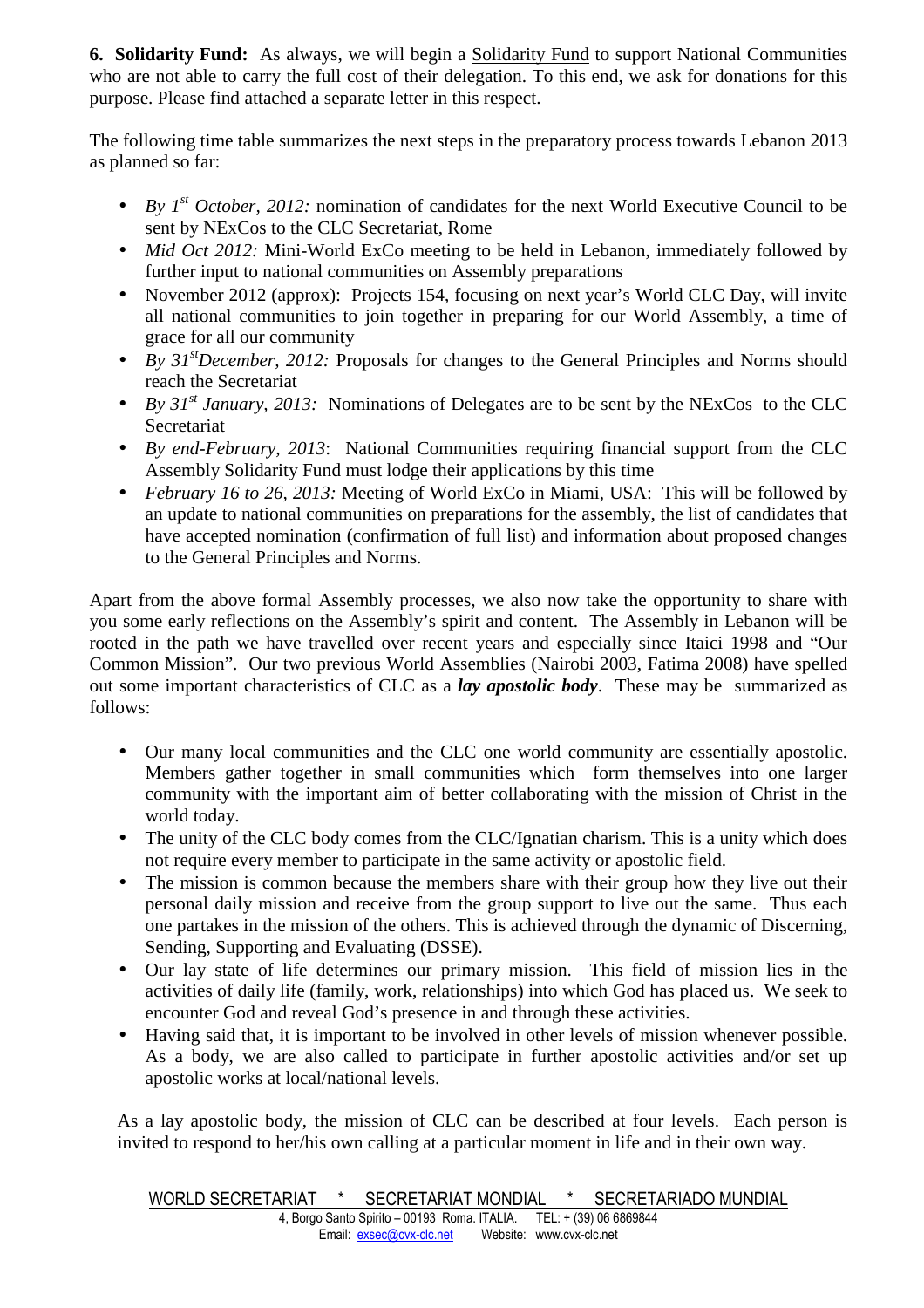- 1. Daily Life: The primary mission of the laity is to encounter and reveal God in and through the daily activities of family and work. All CLC members are called to this mission which we achieve through fidelity to our Faith and our CLC vocations. A challenge here might be a particular mentality (even within part of the Church) which still considers this type of mission ('invisible' to some) to be something of inferior value. We know otherwise.
- 2. Apostolic services: At this level of mission, members are involved in diverse services, eg in the social, pastoral, educational and ecological spheres. We estimate that one third of CLC members offer their time and talents at this level of mission. Often, institutional works of the Society of Jesus (schools, parishes, retreat houses, social institutes etc) are the places in which this mission is lived out.
- 3. Institutional works: In recent years, a growing number of national communities are taking on the administration or establishment of apostolic institutions (eg schools, retreat houses, a centre for migrants, a home for orphans etc) – and often in collaboration with the Society of Jesus. This brings some visibility and strengthens the sense of "common mission".
- 4. International cooperation: Advocacy at the regional and global levels has been further developed lately. Through its working group in New York, CLC, as an NGO, has participated in a number of United Nations deliberations. We have regional advocacy networks set up in Europe (for migration) and in South America (for ecology and migration). We also participate in other networks such as the World Social Forum and the Forum of Catholic NGOs.

Questions for starting and guiding some of our preparatory reflections:

- How have we consciously lived, individually and collectively, our CLC vocations in daily life?
- How do we see our own national community against these characteristics of our being a lay apostolic body, on mission, actively present in the world?
- What signs of growth do we perceive in this respect? Which "fruits" of the process lived especially since Fátima 2008 can we gratefully acknowledge?
- And what are the limitations and threats we face?
- What do we consider as the primary challenge(s) for our national community?
- What are our desires for moving ahead?

Feel free to share with us your ideas and concerns - preferably before  $1<sup>st</sup>$  Oct - so that we can keep them in mind in our further preparations. You will hear from us again soon after that meeting with some further refinements to Assembly preparations.

We invite you and all your national community to join us in our prayers for our Lebanon Assembly that we may be open to whatever is the call our Lord offers us to embrace!

United in our service and prayers, for the World Executive Council

Daniela Frank Franklin Ibañez President Executive Secretary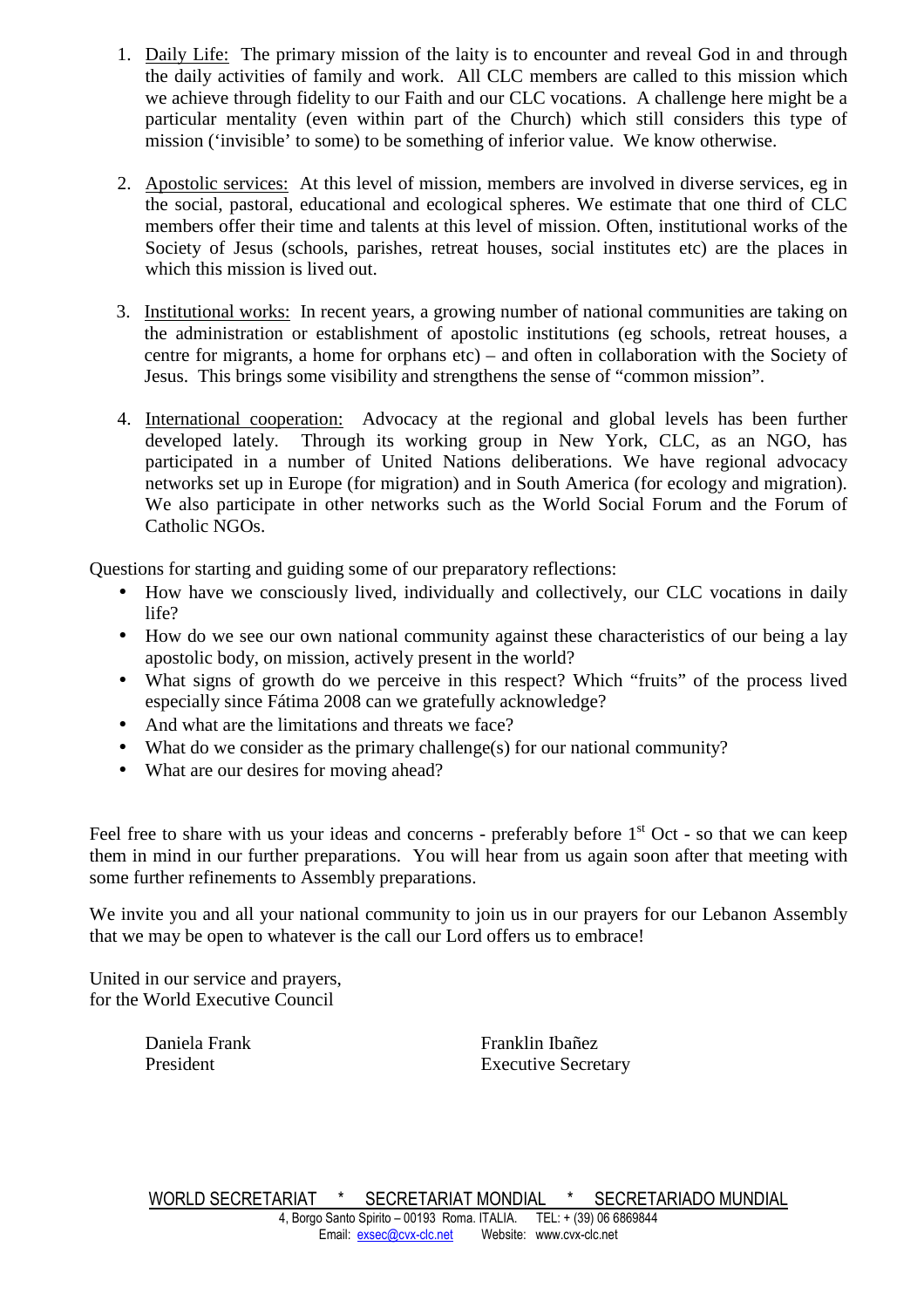### **Prayer for our Lebanon Assembly**

Heavenly Father, you offer us Jesus, your Beloved Son, and ask us to listen to Him. In response to this gift, we the members of the Christian Life Community commit ourselves to following Jesus more closely and working with Him to build your Kingdom.

O Lord, our World Assembly at Lebanon is part of a long and rich history which you have bequeathed to us. Today, your Spirit invites us to be present at the ever changing frontiers of faith and justice. Relying on the intercession of the Virgin Mary Our Lady of Lebanon and St. Ignatius, we seek to deepen our identity and act effectively as a Lay Apostolic Body in the Church. May your love and grace empower us along this journey.

O God of Love, we ask your Blessings of Peace upon the whole world and especially upon the region of the Middle East. Illuminate the hearts of your children; free us from all bitterness and strife; guide our steps along the paths of Peace.

Almighty God, we entrust our CLC World Assembly to your loving providence. Eternal Father, confirm us. Eternal Son, confirm us, Eternal Spirit, confirm us. Most Holy Trinity, confirm us. Amen.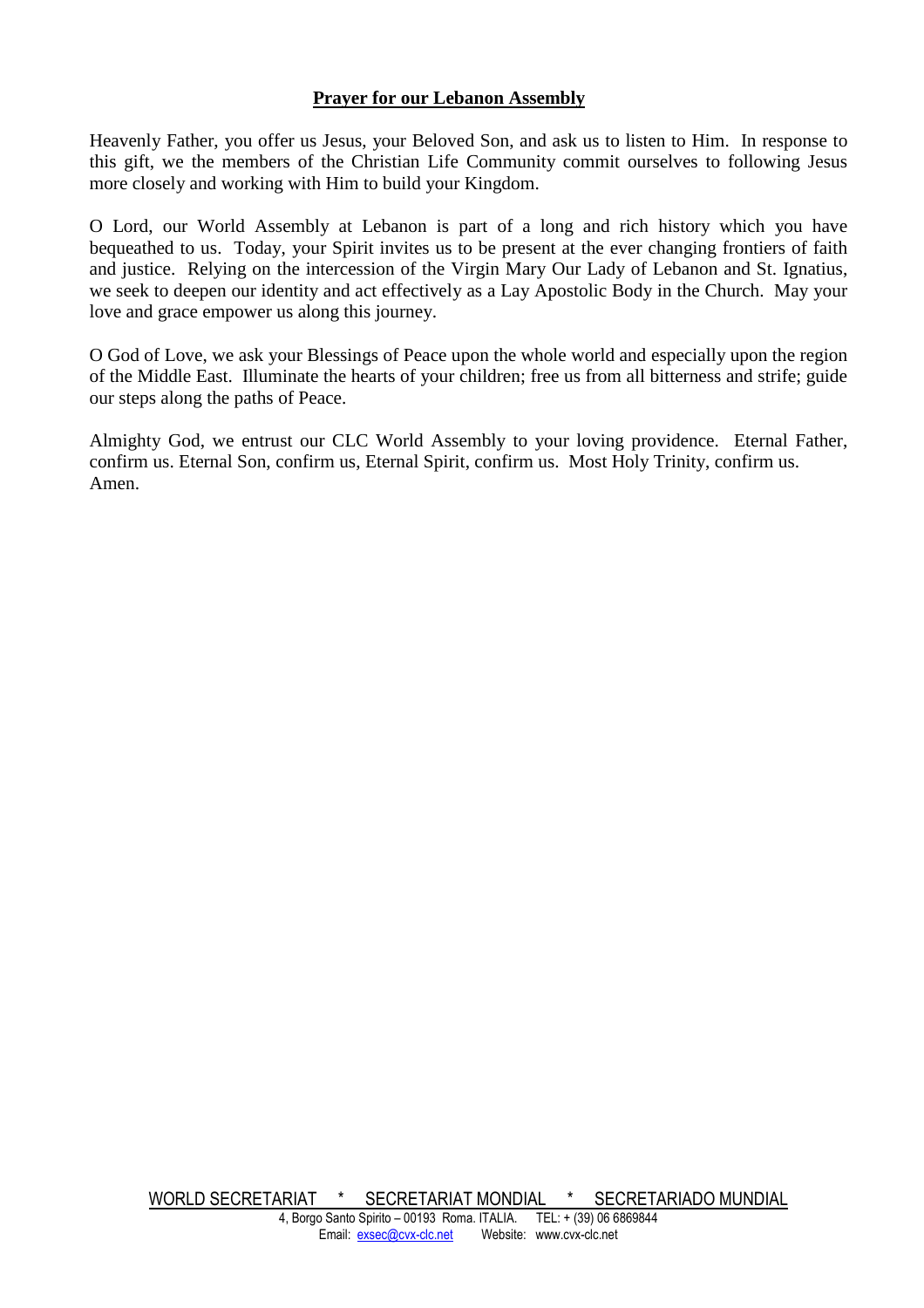### **Criteria for nomination of delegate to the World Assembly**

GENERAL NORM #15: *The General Assembly is the supreme governing body of CLC. It is made up of the Executive Council and the delegation of each National Community. Each delegation will consist normally of three delegates, one of whom should be the Ecclesiastical Assistant or his representative. Difficulties, which may arise in making up the delegation, are to be settled by the Executive Council.* 

Selection of delegates requires 'discernment of spirits' and preference should be given to those who best fulfill the following criteria. Every member in the National Community must understand that to be chosen as a delegate is not an 'honour bestowed' but a serious obligation and a mission received for the benefit of the World CLC.

Delegates should be truly representative of their National Community. As the delegates are missioned by the National Community to continue, on their behalf, the discernment process initiated in preparation and continued during the upcoming World Assembly, it is important that they:

- 1. have a commitment to CLC as a personal vocation in the Church and fully identify with the General Principles;
- 2. have an experience of the complete Spiritual Exercises (GN #4);
- 3. are members of a stable, local group living the CLC way of life which is essentially apostolic as expressed in the CLC Charism (cf PROGRESSIO SUPPLEMENT 2001);
- 4. have an awareness of and commitment to the World CLC;
- 5. are supported by the National CLC, family and the local CLC group where he/she lives;
- 6. are able to communicate in one of the official languages (English, French or Spanish);
- 7. have the ability and the time to:
	- a. prepare for the Assembly as a member of the National Preparatory Team
	- b. participate fully in the Assembly
	- c. convey the experience and the decisions of the World Assembly to his/her National Community
	- d. participate actively at the national level in the implementation of the decisions made at the World Assembly.

### **Further remarks:**

Each National Community is asked to study these criteria carefully and use them to direct the process of choosing delegates and at least one substitute. If a National Community, for any reason, cannot find 3 delegates who fulfill the criteria, it should consider sending only the one or two members who fulfill most of the criteria.

A delegate, who is an Ecclesiastical Assistant, should remain in his/her position after the Assembly, at least until such time as the commencement of the implementation of Assembly decisions.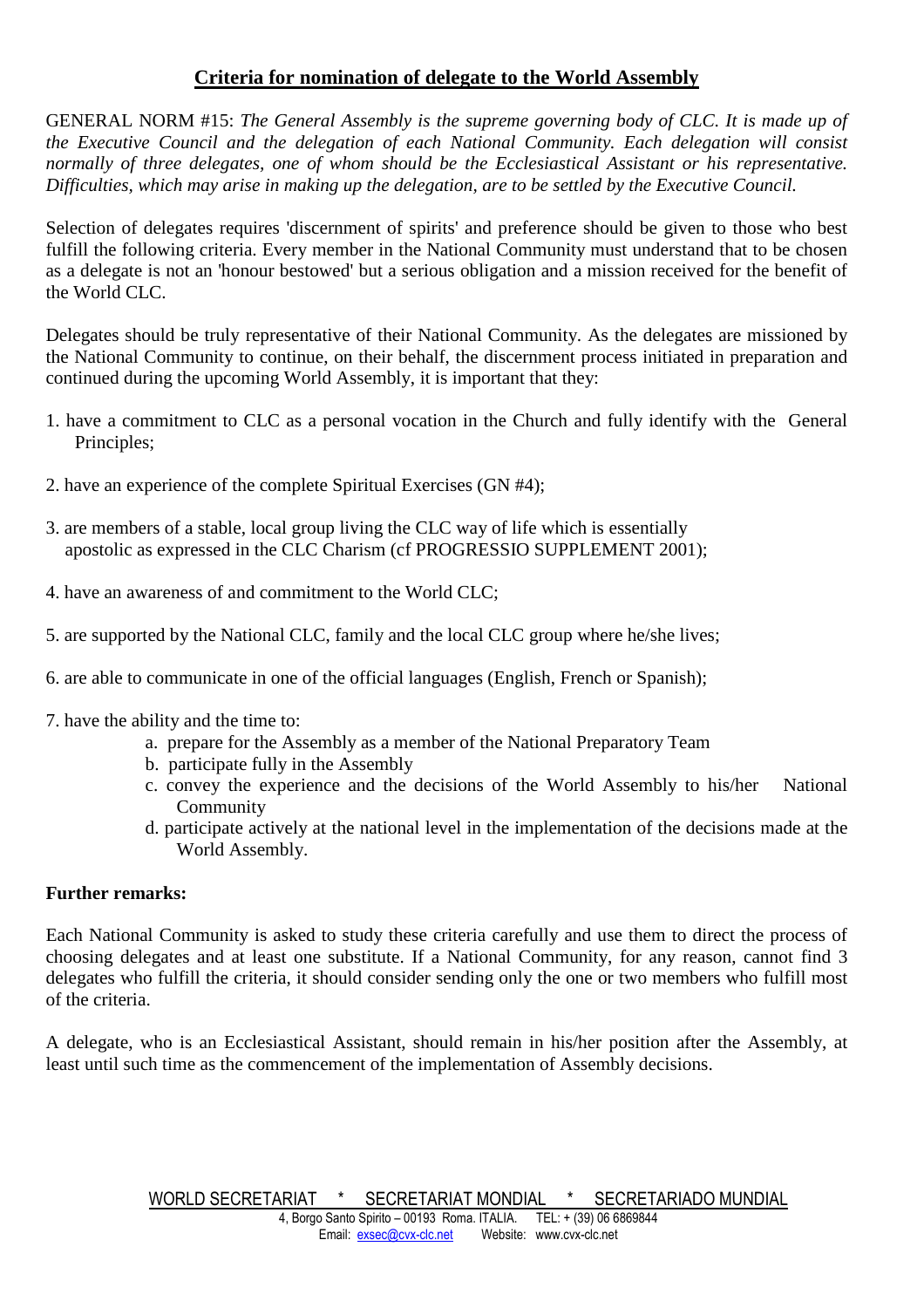## **Procedure and criteria for nomination of candidates**

## **to the World CLC Executive Council**

General Norms 21a)

The elected members of the Executive Council are: the president, the vice-president, the secretary, and four consultors, all elected by the General Assembly for a period of five years. They may be reelected only for three terms maximum and two terms maximum in one office.

### **1. Procedure for the nomination of candidates**

 Each National Community affiliated to the World Community is called to nominate candidates for all the elected positions (7) on the Executive Council:

### President, Vice-President, Secretary and four Consultors

The General Assembly elects the Executive Council for the period until the next Assembly (General Norm 16f). Each member community may nominate one person for each position, making a maximum of seven nominations. Those nominated can be members of the same National Community or from any other National Community.

According to General Norm 21a, an Executive Council member can be re-elected maximum for three terms and two terms maximum in one office.

Nominations should be forwarded to the World Secretariat as soon as possible through the National Executive Council. We ask you to send your nominations by October 1st, 2012, so that national communities could take candidates into account when nominating their delegates.

The World Secretariat will contact the nominated candidates to ask for their consent. At the same time they will receive a questionnaire.

The list of candidates, who have accepted nomination, with their answers to the questionnaire, will be sent in a further mailing to allow an initial discernment before the election itself.

The nomination of candidates is a great responsibility for the National Community. A prayerful approach is needed, as well as discernment on the basis of the following criteria.

### **2. Criteria for selection of candidates**

When the Assembly elects the Executive Council, they are not called to add another task to the number of their activities. They are invited to amend and reform their personal life and state (Spiritual Exercises 189) according to the call they have received from the Lord by means of the Assembly that elects them. They learn to consider and ponder how all the dimensions of their life have to be reordered (Spiritual Exercises 21). Considering that CLC is called to be an apostolic body, Executive Council members are expected to respond in a spirit of love and be thorough in their commitment.

#### **In order to be accountable and adequately discharge the responsibility that the World Assembly entrust into its care, the Executive Council perceives its 7work as a mission in which it discerns, sends its members, supports and annually evaluates its own performance.**

According to General Norm 20, the Executive Council is responsible for the ordinary government of our World Christian Life Community. For this important task, mature personalities, with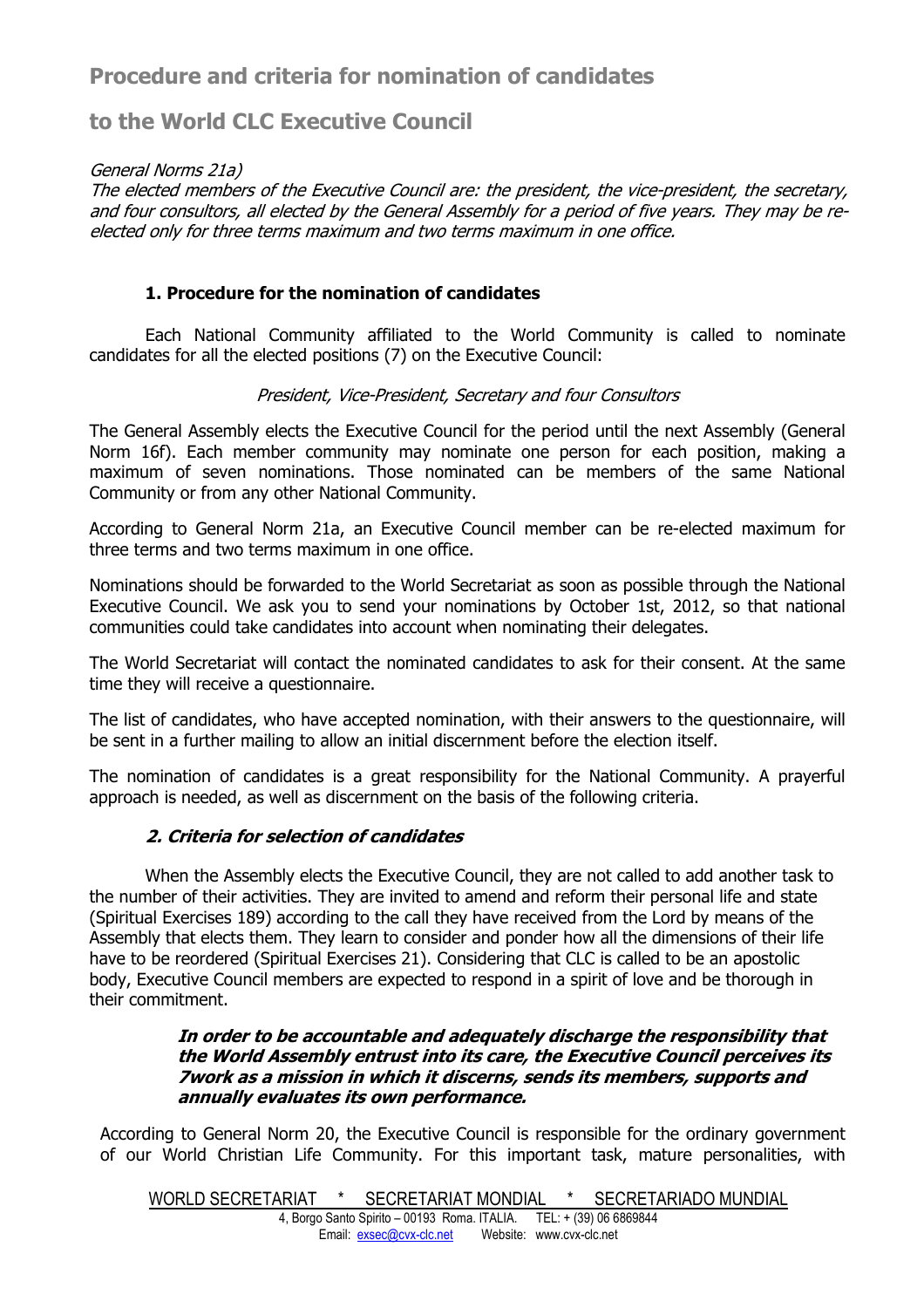leadership qualities, are needed to govern an international association. Thus, the following basic criteria have to be met by the candidate:

- 1. commitment to CLC as his/her vocation;
- 2. identification with the General Principles of CLC and a personal life style that is not contradictory to them;
- 3. availability (willingness and time) to give priority to the obligations of an active, working member of the World ExCo and having the support of one's own National Community, family and CLC group;
- 4. awareness and commitment to the one World CLC;
- 5. have an experience of the complete Spiritual Exercises (GN 4);
- 6. a profound experience of the CLC way of life that includes:
	- A. an understanding and experience of the Spiritual Exercises as a life process,
	- B. membership in a small CLC group where communal discernment and sharing life and faith can be practiced,
	- C. an apostolic commitment and an understanding of mission;
- 7. leadership skills coming from a sound CLC formation
	- A. understanding of the group process and the process of personal growth,
	- B. experience of leadership in the National CLC or in the ecclesial, professional or civic fields.
- 8. a good relationship within the National CLC, the Church hierarchy and with the Society of Jesus;
- 9. a good knowledge of Holy Scripture and the teachings of the Church;
- 10. the ability to work in a team
- 11. good knowledge of at least one of the official languages English, Spanish or French.

### **3. Practical Requirements**

- 1. Availability to prepare and actively participate in at least the annual Executive Council meeting(s). (8 days plus travel days)
- 2. Availability to be sent for periods ranging from two to ten days to any Regional or National Community that requires support in order to maintain an active and effective presence in the region.
- 3. Ability and readiness to discharge shared responsibility of ExCo in between ExCo meetings. This will involve availability and ability to communicate at least weekly with other members of the ExCo using required means such as e-mail etc.
- 4. Ability and willingness to work in English.

Standing Order 3, revised by the World ExCo Feb. 2007 and adapted to the changes of General Norms in Fatima 2008